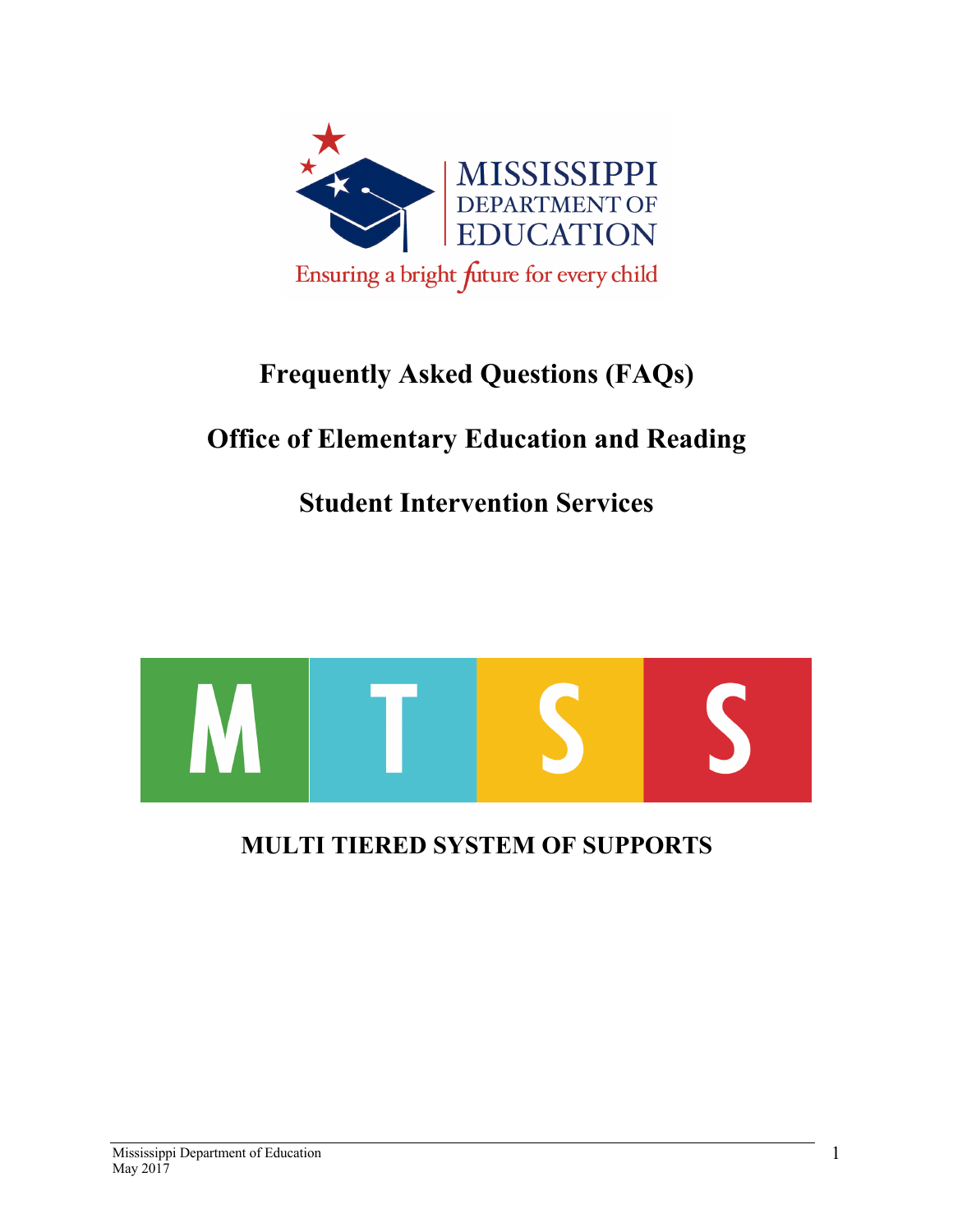## **TABLE OF CONTENTS**

| I. State Board Policy Part 3 Chapter 41: Intervention Rule 41.1 |
|-----------------------------------------------------------------|
|                                                                 |
|                                                                 |
|                                                                 |
|                                                                 |
|                                                                 |
|                                                                 |
|                                                                 |
|                                                                 |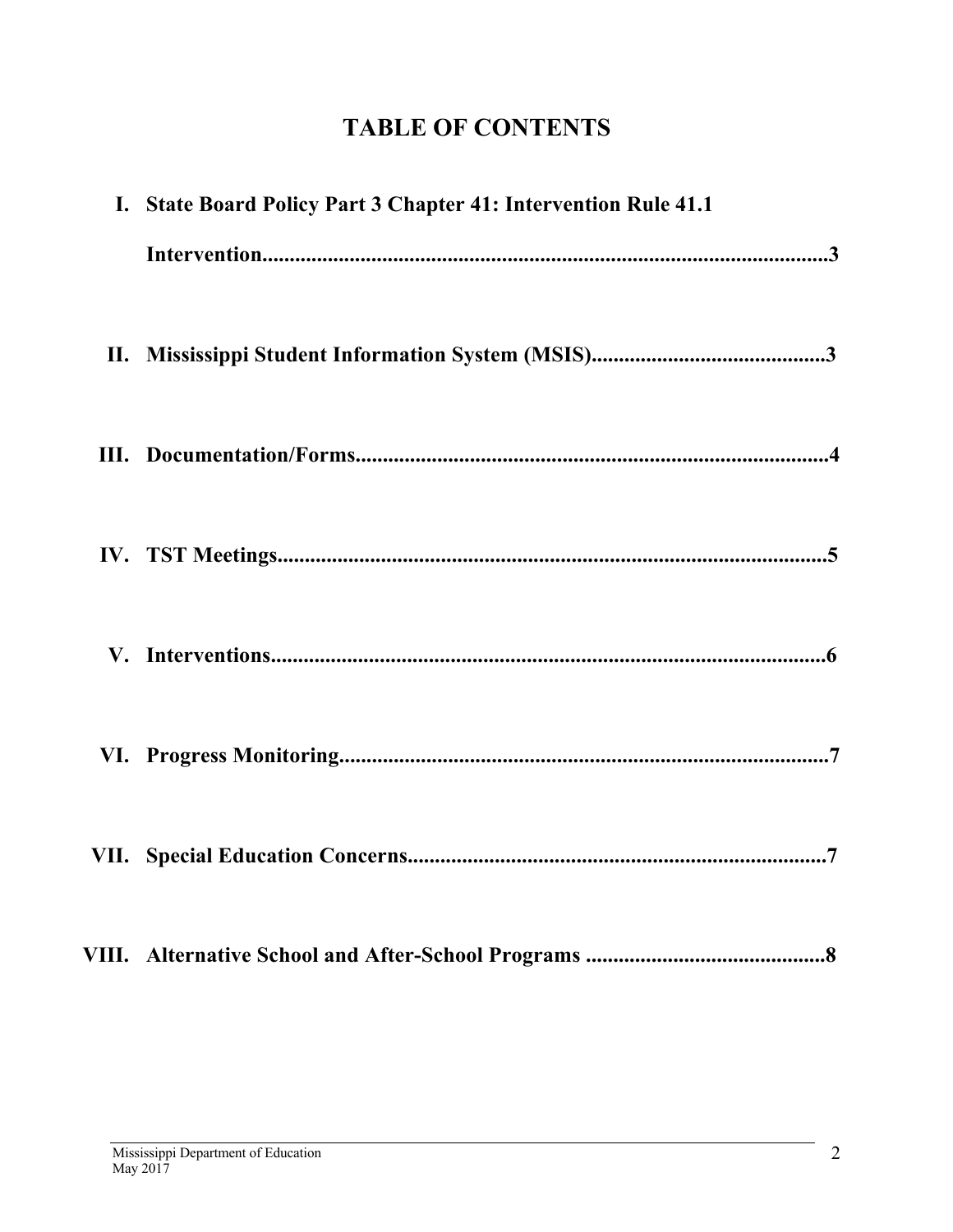#### **I. State Board Policy Part 3 Chapter 41: Intervention Rule 41.1 Intervention**

**1. What is the purpose of the intervention policy and how can I learn more about it?** The purpose of this policy is to ensure that the behavioral and academic needs of every student are met through an instructional model that is designed to address student learning with quality classroom instruction and opportunities for intervention. Click the following link for more information

http://mdereports.mdek12.org/policy/Manual/Chapter%2041/Rule%2041.1.pdf

- **2. Should only those students who fail be referred to the TST for Tier 3 interventions?** No. This is not a "wait to fail model." Once Tier 1 instruction is determined not to be successful, students are to receive supplemental instruction or strategic intervention in the classroom (Tier 2). If the data supports that the supplemental instruction or strategic intervention is not working, then the student should be referred to the TST prior to failing.
- **3. Do English Learner (EL) students receiving EL services go through the TST process?** Yes, EL students should go through the TST process if they have been unsuccessful at Tiers 1 and 2 (with the EL services).
- **4. Are districts required to administer a universal screener for students in Kindergarten through 3rd grade?** Yes, all students in Kindergarten and grades 1 through 3 must be administered the state-approved screener within the first 30 days of school, to be repeated at mid-year and at the end of the school year. Schools may opt to use additional screening tools if desired, but please note that the state approved screener is required.

#### **II. MSIS**

- **5. What is the purpose of the MSIS intervention screen?** The screen is used to identify and track students referred to the teacher support team (TST).
- **6. Are districts/schools required to enter Tier 3 students in the referral window of the intervention screen if they did not automatically populate?** Yes, students who did not populate but are referred to TST and placed in Tier 3 must be manually enetered into the intervention screen. You will pull these students into the MSIS intervention screen at the district/school level. You will not pull in Tier 1 and Tier 2 students.
- **7. Once students are populated, or manually entered on the intervention screen, how long do they remain on the list?** The students will remain on the screen for the duration of the current school year.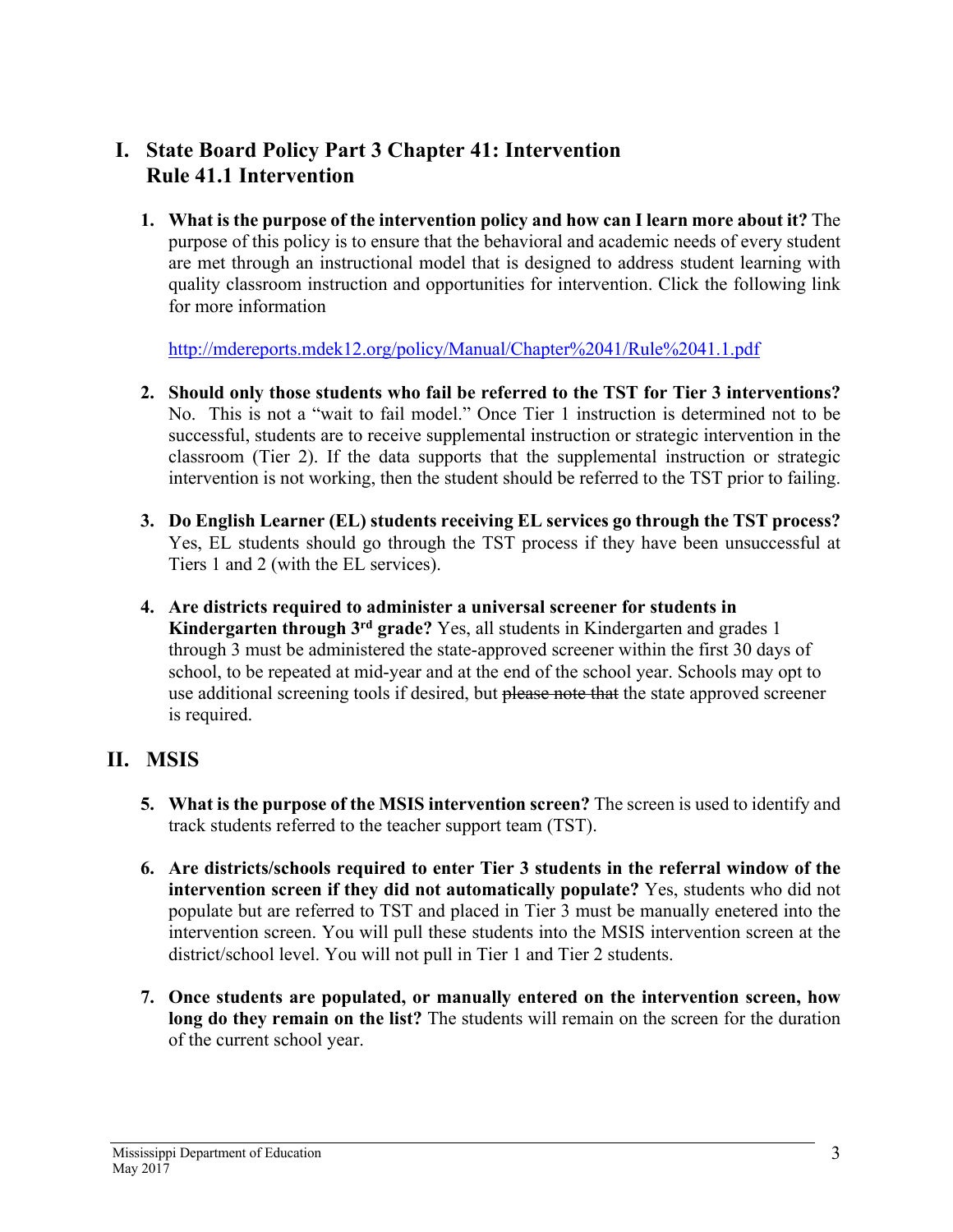- **8. How should the TST address automatically populated students who do not need Tier 3 interventions?** All students who populate the screen are referred to the TST. The TST analyzes multiple sources of student data and determines, based on the data, whether these students should remain in Tier 1 (quality classroom instruction) or should be prescribed interventions at Tier 2 or Tier 3. The intervention screen information must be completed.
- **9. Can a student be removed from the MSIS intervention screen?** Students are not removed from the intervention screen once they have been populated or manually entered. However, written documentation should be recorded for justification purpose if the school/district is audited. The written documentation can be presented to the auditor as evidence of compliance for the students that are listed as noncompliant on the intervention screen.
- **10. How should the district add students to the MSIS Intervention Screen?** The students should be added manually using the intervention referral option on the intervention screen.
- **11. How should students be reported in MSIS if they have automatically populated and interventions provided were not successful or effective due to inadequate attendance?** If the TST determines that a student's lack of attendance has resulted in poor intervention progress, the TST should document the lack of progress as being attendance related and begin an intervention to deal with the lack of attendance. On the MSIS screen, there will be indication that an intervention was tried (the original intervention) and was not successful. Once a behavioral intervention for attendance is prescribed, that intervention will override the previous entry for that student.
- **12. What should be indicated in MSIS if a high school student at Tier 3 drops out of school?** When the intervention procedure sees a dropout or a withdrawal code for a student, the procedure will remove the student from the screen. The users do not have to indicate any information on the Intervention Screen.

#### **III. Documentation/Forms**

- **13. What forms are mandated in the three-tier process?** School districts must complete, at a minimum, documentation as required for all students in Tier 2 or Tier 3. All Tier 3 documentation must accompany the student's cumulative folder upon promotion or transfer to a new school.
- **14. How do districts address students who no longer need Tier 2 interventions and are now successful at Tier 1?** Students who progress to grade level are exited from the Tier 2 intervention process and their progress should be monitored to assure on-level performance through classroom assessments to ensure the student's performance is maintained. If the student maintains the performance, then the student should be monitored through universal screening with all students. If the student does not maintain on-level performance, the Tier 2 supplemental instruction or strategic/targeted intervention should be re-implemented.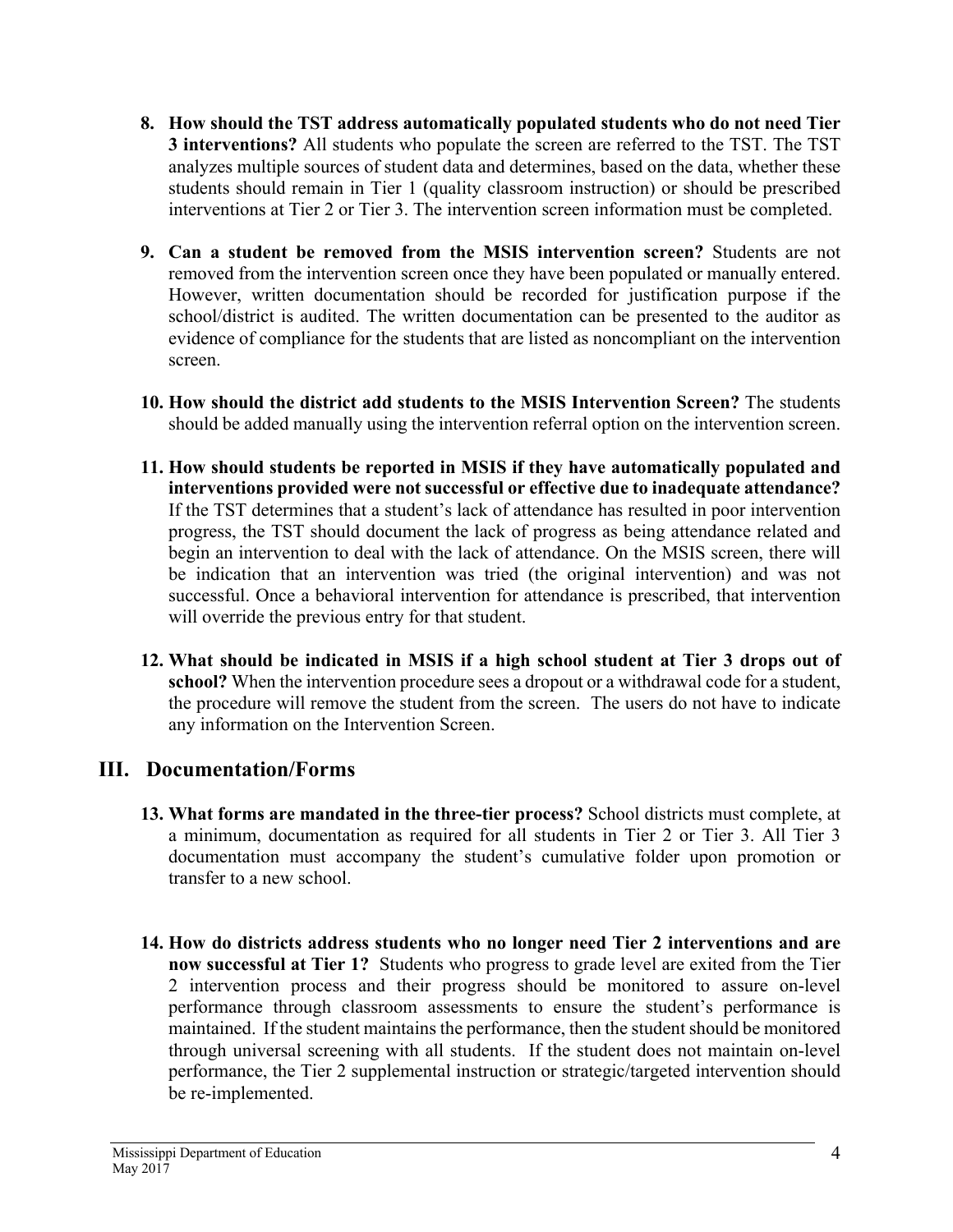**15. If a student is in the Tier 3 process, should the Tier 3 information be included in a cumulative folder when sent to another school district?** Yes, refer to the intervention state board policy.

http://mdereports.mdek12.org/policy/Manual/Chapter%2041/Rule%2041.1.pdf

#### **IV. TST Meetings**

- **16. Does the principal have to attend every TST meeting?** Yes, the school principal as the school's instructional leader or the principal's designee shall serve as the TST chairperson. The designee may not be an individual whose primary responsibility is special education.
- **17. What is the school's responsibility when a student has completed 16 weeks of Tier 3 intervention, has been referred to the Multidisciplinary Evaluation Team (MET), and has been recommended for a comprehensive assessment, but does not qualify for special education services?** The TST should review the new data from the assessment process and prescribe a program of instructional interventions for the student. Tier 3 interventions may continue.
- **18. When should parents be informed of the three-tier process?** All parents should be informed of the district's process for the three-tier instructional model. Districts should stress that the intent is to assist students in being successful in the general education classroom. Parents should be notified at the start of Tier 2. Parents should also be notified at the start of Tier 3. After the initial meeting in which the student's data is reviewed, the parent should be informed of the intervention plan. The parent should be invited to subsequent progress monitoring meetings. Minimally, parent/family meetings to discuss the intervention and progress should be documented at Tier 3.
- **19. Can special education personnel serve as members of the Teacher Support Team?** A special education teacher may serve on the TST if he or she has some specific area of expertise in the interventions that are prescribed for an individual student on a case by case basis.
- **20. Do TST meetings for the students who automatically populate the MSIS intervention screen have to be conducted within 20 days of the school year?** Yes, students who automatically populate the MSIS intervention screen have to be referred to the TST within the first 20 days of the school year and complete the screen accordingly.
- **21. Do the TST meetings for students who are referred to the TST (students who do not automatically populate) have to be conducted within 20 days of the referral to TST date?** After a referral is made, the TST must develop and begin implementation of an intervention within two weeks.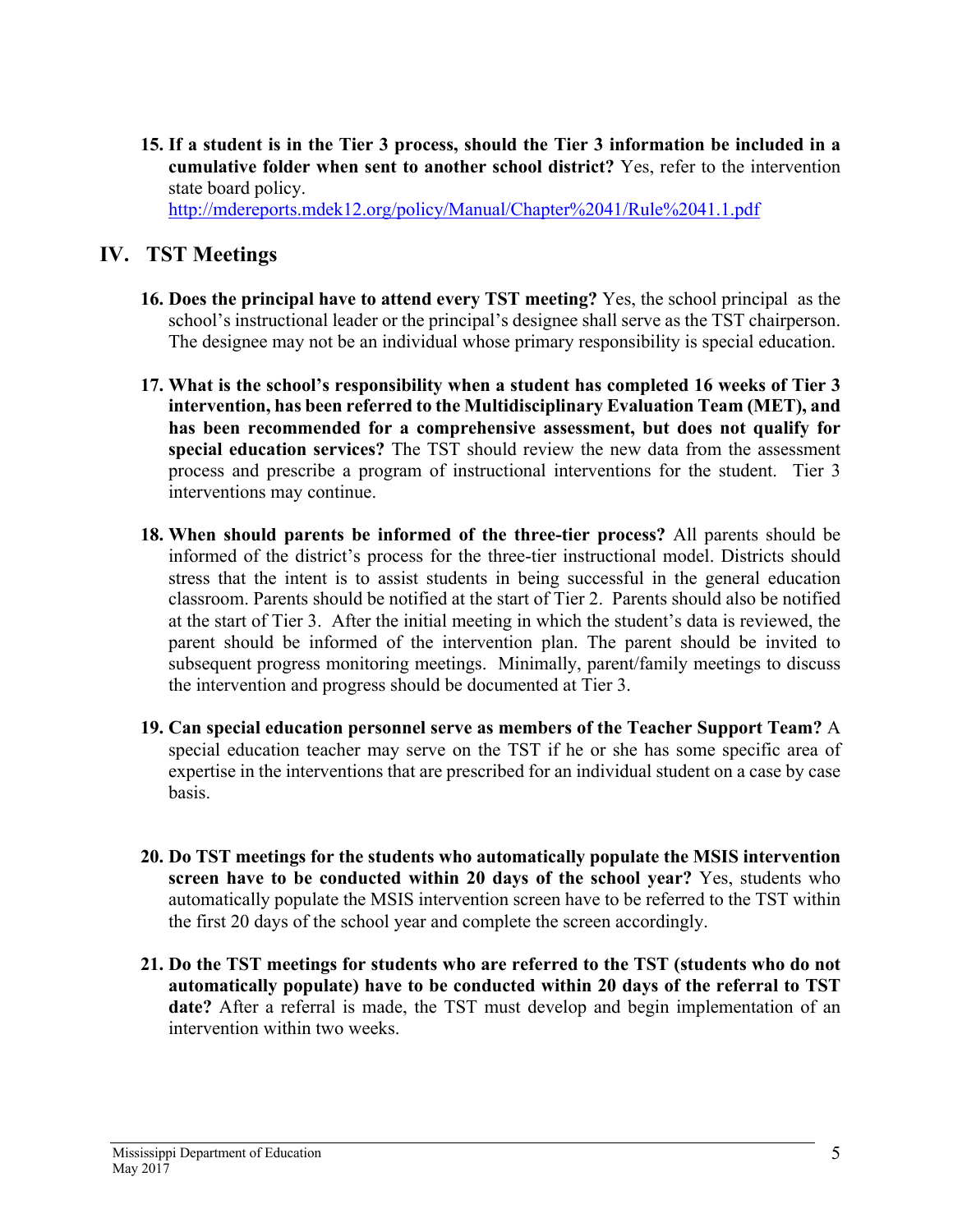#### **V. Interventions**

- **22. Must a student receive Tier 2 interventions before receiving Tier 3 interventions?** No. A student can enter Tier 3 directly (without entering Tier 2 first) if the school can demonstrate through multiple data sources that the student has severe discrepancies in academic and/or behavioral performance.
- **23. Does the MDE recommend a list of suggested interventions, websites, or books?** There are many programs, manuals for intervention, and remediation packages available. Any resource, strategy, program, etc., should specifically address the need for the intervention. Some criteria that should govern what is used are as follows:
	- Is the strategy/program designed to meet the specific need?
	- Has it been effective as an intervention for the need?
	- Can it be replicated with available resources in the school?
	- Is it evidence-based according to Every Student Succeeds Act (ESSA) guidelines?

The TST should monitor selected programs closely with data to ensure effectiveness. The TST may have to try more than one program before finding the one that produces desired results.

- **24. Does the Tier 3 intervention have to be provided by an outside professional, or can the classroom teacher provide Tier 3 interventions?** Tier 3 students receive intensive interventions in addition to Tier 1 instruction. Therefore, it may be difficult for the general classroom teacher to provide Tier 3 interventions. Instructional interventions at Tier 3 should be prescribed by the TST, monitored by the TST, and evaluated by the TST. The TST also designates who will provide the intervention. If the classroom teacher is designated, the principal, as chairperson of the TST, should ensure that the classroom teacher is given sufficient planning and implementation time to properly administer the intervention. As a reminder, Tier 3 students receive intensive interventions in addition to Tier 1 instruction.
- **25. Can extended time on a test be used as an intervention?** No. Extended time on a test is not an intervention. This is considered an ordinary classroom accommodation.
- **26. Is retention considered an intervention?** No. Retention is not an intervention.
- **27. Is there a specific time limit that a student may remain in Tier 2?** No, if the student is found to be successful due to interventions or supplemental instruction then that student may remain in Tier 2 as long as they are being successful. The goal of the Tier 2 intervention is for the student to perform on grade level and be successful in the classroom.
- **28. If a student is only displaying a deficit in one area, does the TST have to do an intervention in other areas before submitting a request for a comprehensive evaluation to the Multidisciplinary Evaluation Team (MET)?** No. If a student has a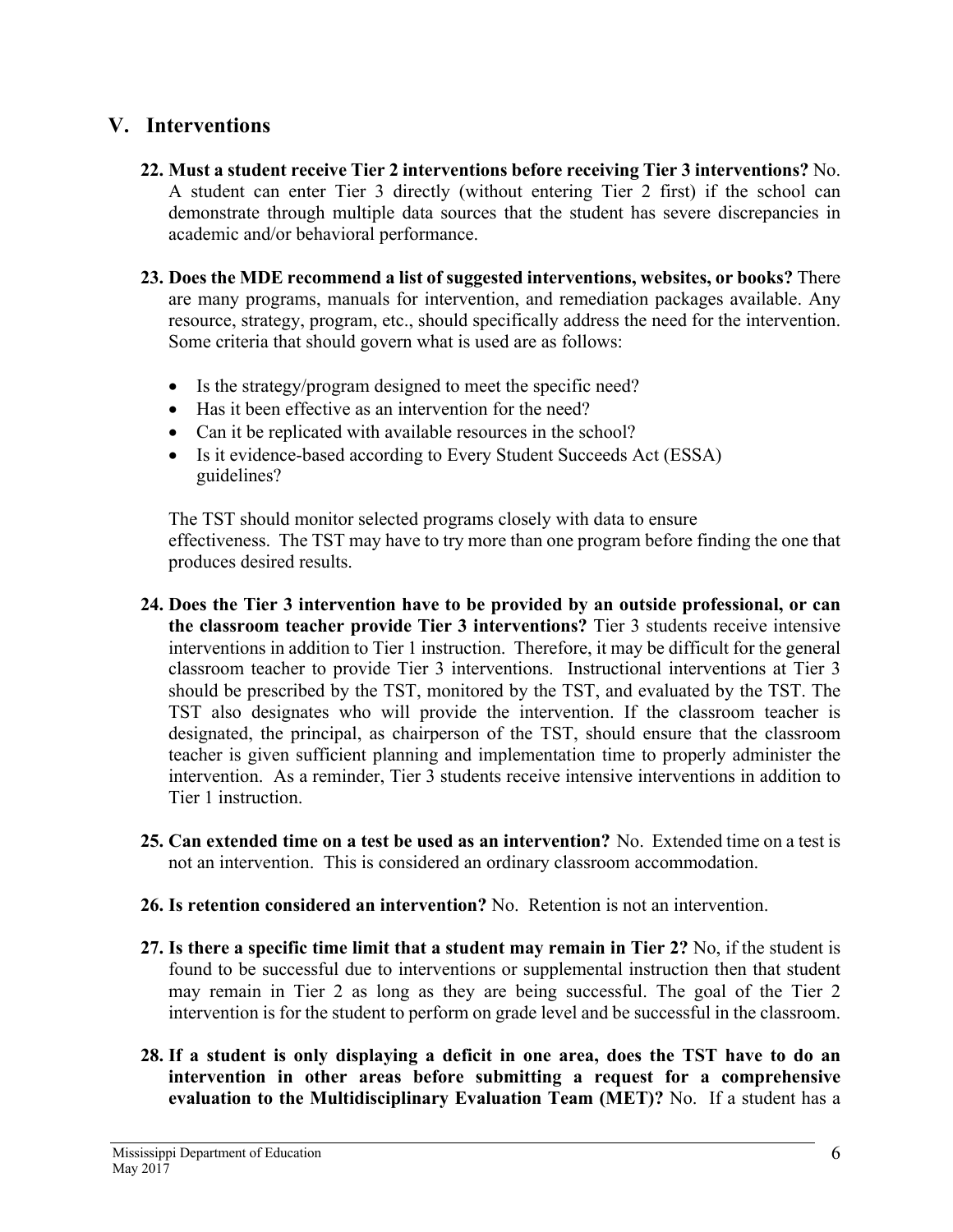deficit in mathematics, for example, and the data indicate the student does not have a deficit in reading, then the TST does not have to conduct an intervention in reading before requesting a comprehensive evaluation. Further assessment or evaluation can be conducted as part of the comprehensive evaluation if the MET believes an assessment or evaluation in other areas, such as reading, is warranted.

**29. Can a parent opt their child out of intervention supports?** While there are opt-out provisions for students who are being recommended for special education services under the Individuals with Disabilities Education Act (IDEA), nothing in State Board Policy 41.1 appears to authorize a parent to "opt out" of interventions. Also, please note that SBE Policy 41.1 is written in mandatory terms ("shall" and "must" as opposed to "may" or "in their discretion").

#### **VI. Progress Monitoring**

- **30. How often should progress monitoring be used at Tier 2 and Tier 3?** According to the MTSS documentation packet it is recommended to progress monitor Tier 2 bi-weekly and Tier 3 weekly.
- **31. When progress monitoring an intervention, specifically Tier 3 interventions, does the teacher/interventionist have to use the same progress monitoring assessment throughout the entire intervention period?** The progress monitoring assessment should be based on the intervention being used and it must be aligned to the deficit area to ensure that growth is being monitored effectively.

#### **VII. Special Education Concerns**

- **32. If a student is successful at Tier 3 and the TST determines that the student can be moved to Tier 2 interventions, and then the student begins to struggle and regress and a request is made for a comprehensive evaluation. Is the school required to conduct another 16 week intervention before referring the student to the MET?** The TST exists to help all students be successful in general education and to prevent the inappropriate identification of students for special education. However, the TST and Child Find procedures should not hinder or unduly delay the appropriate identification of students with disabilities.
- **33. Are Functional Behavior Assessments (FBAs) and Behavior Intervention Plans (BIPs) required as part of the pre-referral process for students who are potentially eligible under IDEA as students with Emotional Disabilities (EmD)?** Pre-referral interventions are designed to enable students to be successful in general education. While it is recommended best practice for FBAs to be conducted and BIPs to be implemented pre-referral, there are no federal regulations or State Board policies requiring these specific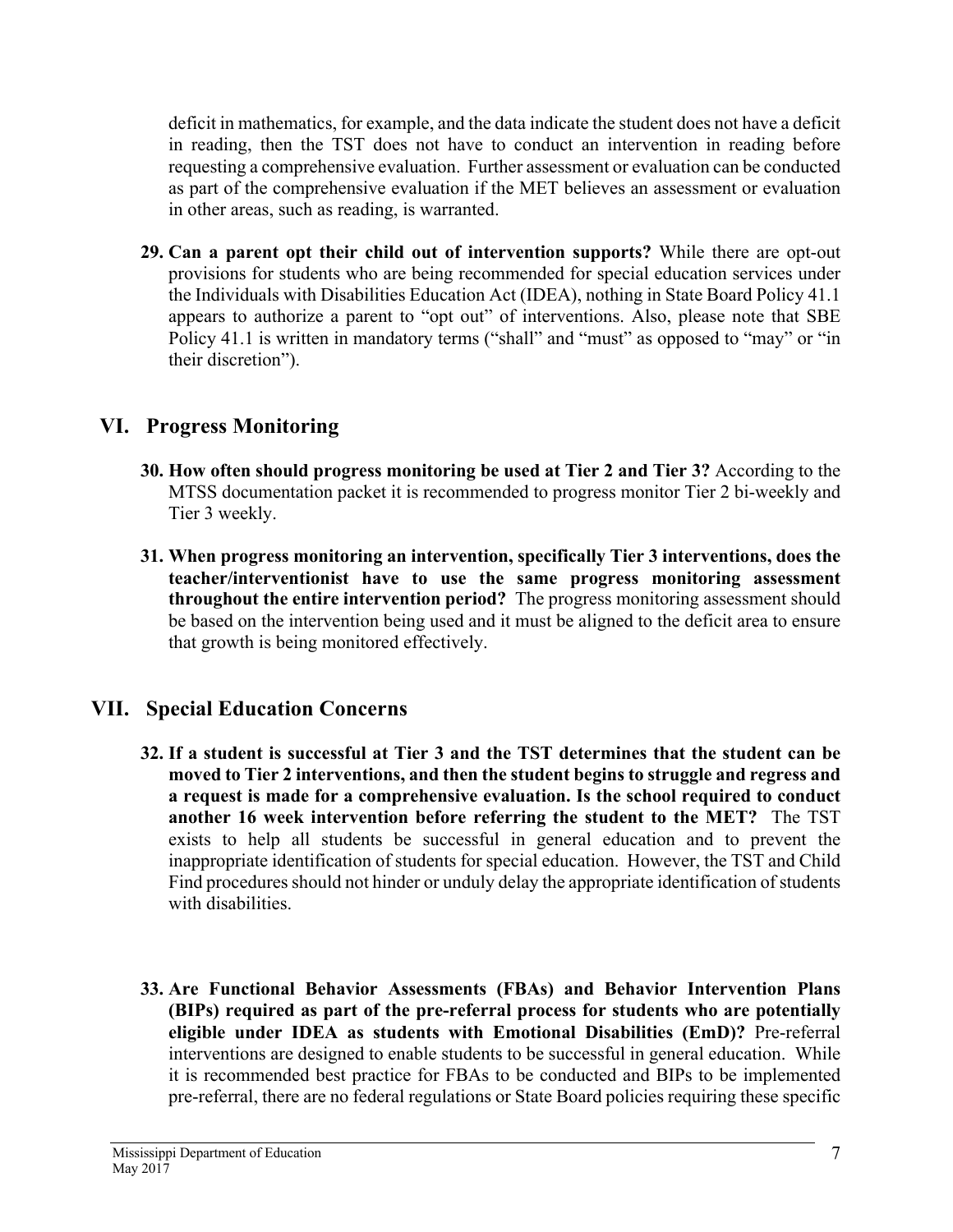assessments and interventions before a child suspected of a disability is referred for a comprehensive evaluation.

**34. Is written parental consent required prior to conducting a Functional Behavioral Assessment (FBA) for an individual child?** For a nondisabled child for whom school personnel do not suspect a disability, if the purpose of the FBA is to address a behavioral concern of the child in order to determine appropriate instructional strategies for curriculum implementation, it shall not be considered to be an evaluation for eligibility for special education and related services. However, it is suggested as a best practice, that written parental consent be obtained in this situation. This decision will be made at the local level and should be based upon local board policy.

If an FBA is used to assist in determining whether a child has a disability and the child is in need of a comprehensive evaluation then it would require informed, written parental consent.

- **35. Can students with special education rulings receive interventions through the tier process?** Students with a special education ruling receive services as outlined on their Individualized Education Plan (IEP). If the IEP Committee has decided the general education classroom is the least restrictive environment, the student should receive interventions necessary to enable them to succeed in that environment.
- **36. If a student who was in Special Education is no longer eligible for Special Education Services but is still in need of additional support, should the student go directly to the TST?** The TST should review data to determine where the student should receive supports in the tier process.
- **37. How should the TST address students who did not qualify for Special Education or 504 programs, and are still failing with Tier 3 intervention?** If the student does not qualify for Special Education services, then it was determined that a disability does not exist. If a planned intervention at Tier 3 was not successful in meeting the child's needs, another instructional intervention should be implemented to attempt to meet the child's needs. Continue to keep documentation of interventions. A student may be re-evaluated again after one year.

#### **VIII. Alternative School and After-School Programs**

**38. How should the district handle a student who automatically populated the MSIS intervention screen if the student is at the alternative school?** The home school will notify the alternative school immediately. The home school should complete the data on the intervention screen and document that the alternative school will provide the interventions.